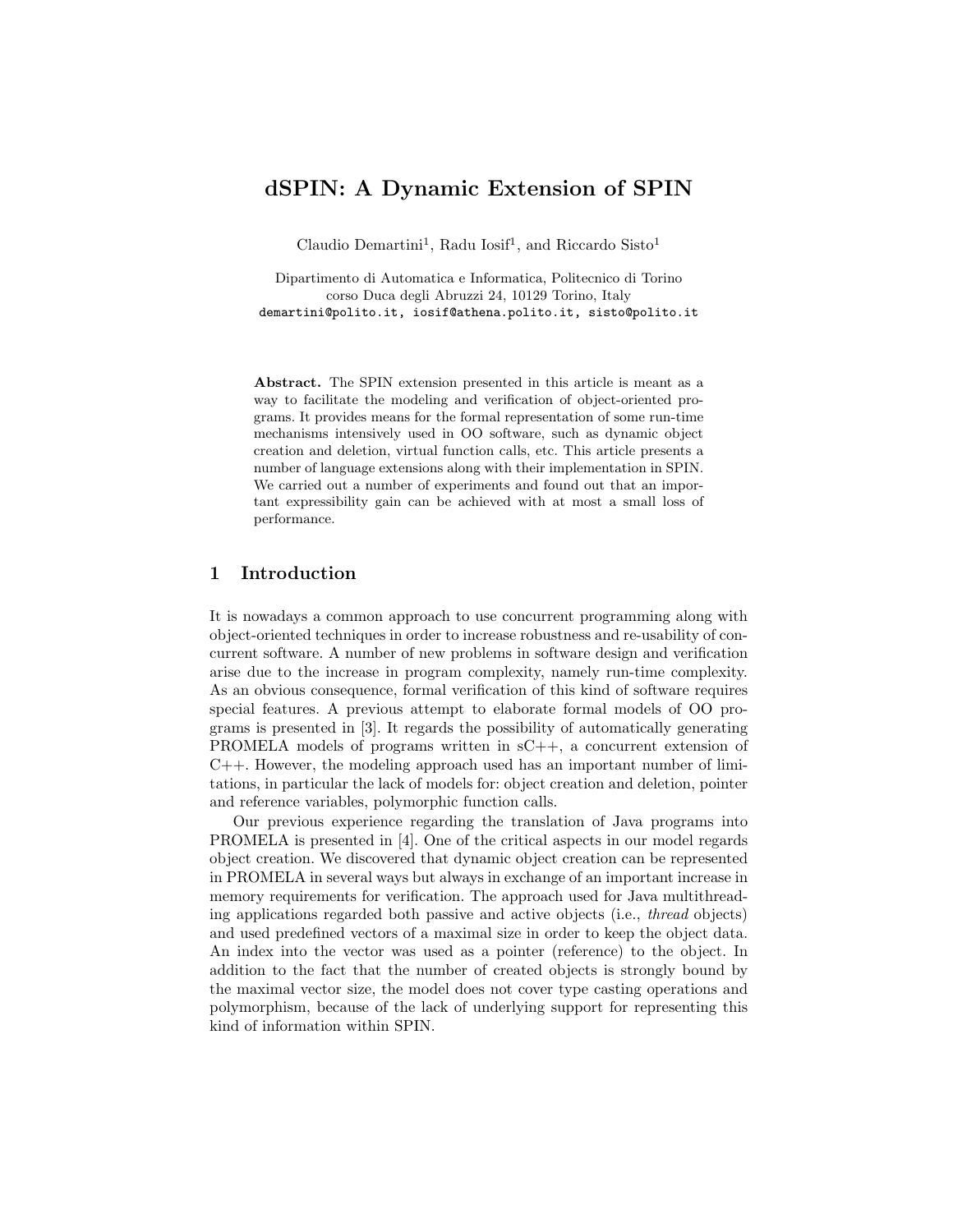An analysis of the Java run-time system led us to the conclusion that implementing the following features in PROMELA would suffice in order to efficiently model any kind of Java construct<sup>1</sup>:

- **–** object references.
- **–** dynamic object creation.
- **–** function definition and call.
- **–** function code reference.

In the following we refer to the above presented mechanisms as dynamic features, intended as representations of dynamic information regarding the program. Here we distinguish between static and dynamic information, the former referring to the program information that can be known at compile-time using static analysis techniques (e.g., data flow analysis) while the later referring to information that occurs while the program is running.

The SPIN extension presented in this article is called dSPIN, which stands for dynamic SPIN. Its intention is to provide SPIN with a number of dynamic features which allow for object-oriented programs to be modeled in a natural manner and efficiently verified. The new features introduced by dSPIN can be divided into:

- **memory management** features concerning dynamic memory allocation and reference mechanisms.
- **functional management** features concerning function declaration, call and reference but also local scoping.

Even if the above mentioned mechanisms are currently implemented in both the SPIN simulator and model checker our attention focuses on the implementation of the model checker and, specifically on the changes made to the representation of the program state and transition system. We tried to exploit the standard philosophy as much as possible in order to achieve a high degree of compatibility with the SPIN distribution. Nevertheless, new aspects had to be introduced in order to ensure the correctness of dSPIN verifications and their compliance with the complexity reduction mechanisms used by SPIN.

The paper is organized as follows: Sect. 2 presents the language features, while Sect. 3 is concerned with their implementation in dSPIN. Sect. 4 discusses the backwards compatibility with the original software and finally Sect. 5 presents some experimental results.

# **2 The Language Features**

In order to make this paper self-contained, the present section discusses the syntax and semantics of the main extensions added to PROMELA in dSPIN. A full description of the dSPIN language extension can be found in [5]. As already mentioned, we classify dynamic features into memory management and functional

 $^1$  We did not mentioned exception handling because SPIN 3.2.4 already provides support for it by means of a different interpretation of the unless construct.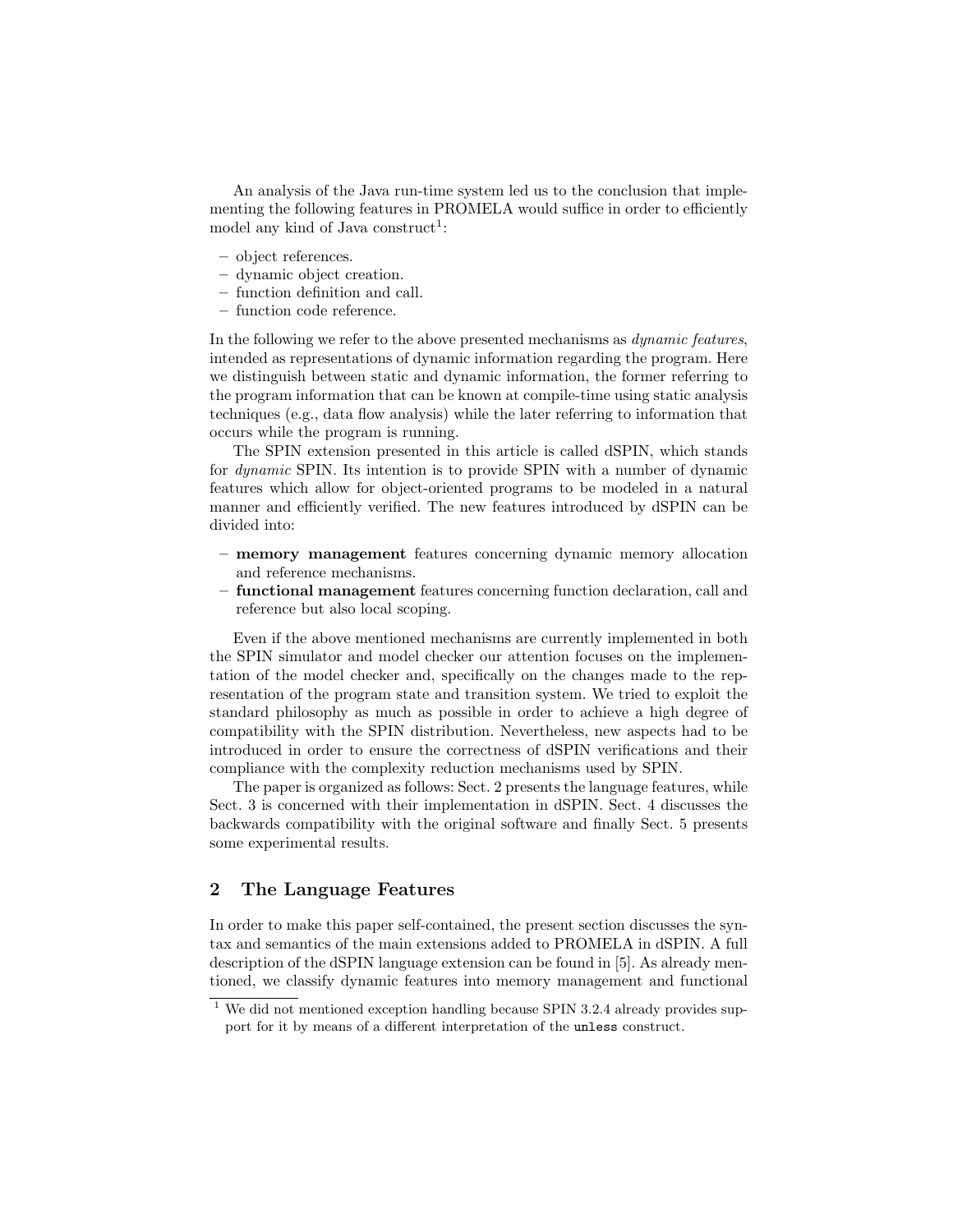management features. Memory management regards the possibility of referring memory objects, namely statically declared and dynamically allocated variables, as well as memory allocation and release mechanisms. Functional management is concerned with function declaration and call, function code reference mechanism and local scoping (visibility) issues. The following covers the main issues of both classes of extensions.

## **2.1 Memory Management**

The main extension concerning dynamic memory management is the memory reference mechanism, called briefly pointer. A pointer may hold at run-time a reference to a previously defined or dynamically generated object. By object we mean a variable of any type, including basic types, array types and user defined types. In order to make use of pointers one should be able to assign and read reference values, called left values, to and respectively, from them. Left values are produced by the left-value operator and the new object creation statement, presented later in this section.

**Pointer Syntax and Semantics.** A pointer variable is declared by prefixing its name with the & (ampersand) symbol in the declaration. Unless it is initialized in declaration, a pointer variable contains the null value, where null represents a dSPIN literal that can be used in programs in order to denote the value of an undefined pointer.

The use of pointers is quite simple because they do not need to be dereferenced. It is done automatically, according to the context. Let us consider first the case when a pointer variable occurs on the left-hand side of an assignment statement. In this case the assignment changes the pointer's left value only if the right-hand side of the assignment is a pointer variable, a left-value expression or a new object creation expression. Otherwise, an assignment to a pointer changes its right value that is, the value of the object to which it points. Any attempt to change the right value of an undefined (null) pointer generates a run-time error.

The second case to be considered is when a pointer occurs on the right-hand side of an assignment. If the left-hand side variable is a pointer then the pointer will evaluate to its left value, otherwise the pointer will evaluate to its right value, namely the value of the object to which it actually points. In the last case the pointer needs not be null, otherwise a run-time error will be raised.

Pointers can also be used along with comparison operators == and !=. An equality comparison between two pointers evaluates to true if and only if their left values are equal that is, if they point to the same object or they are both null. In all other types of expressions and statements, a pointer will evaluate to its right value.

**The Left-Value Operator.** The left-value operator is an unary operator (&) which takes as argument any kind of variable of a basic, array or structured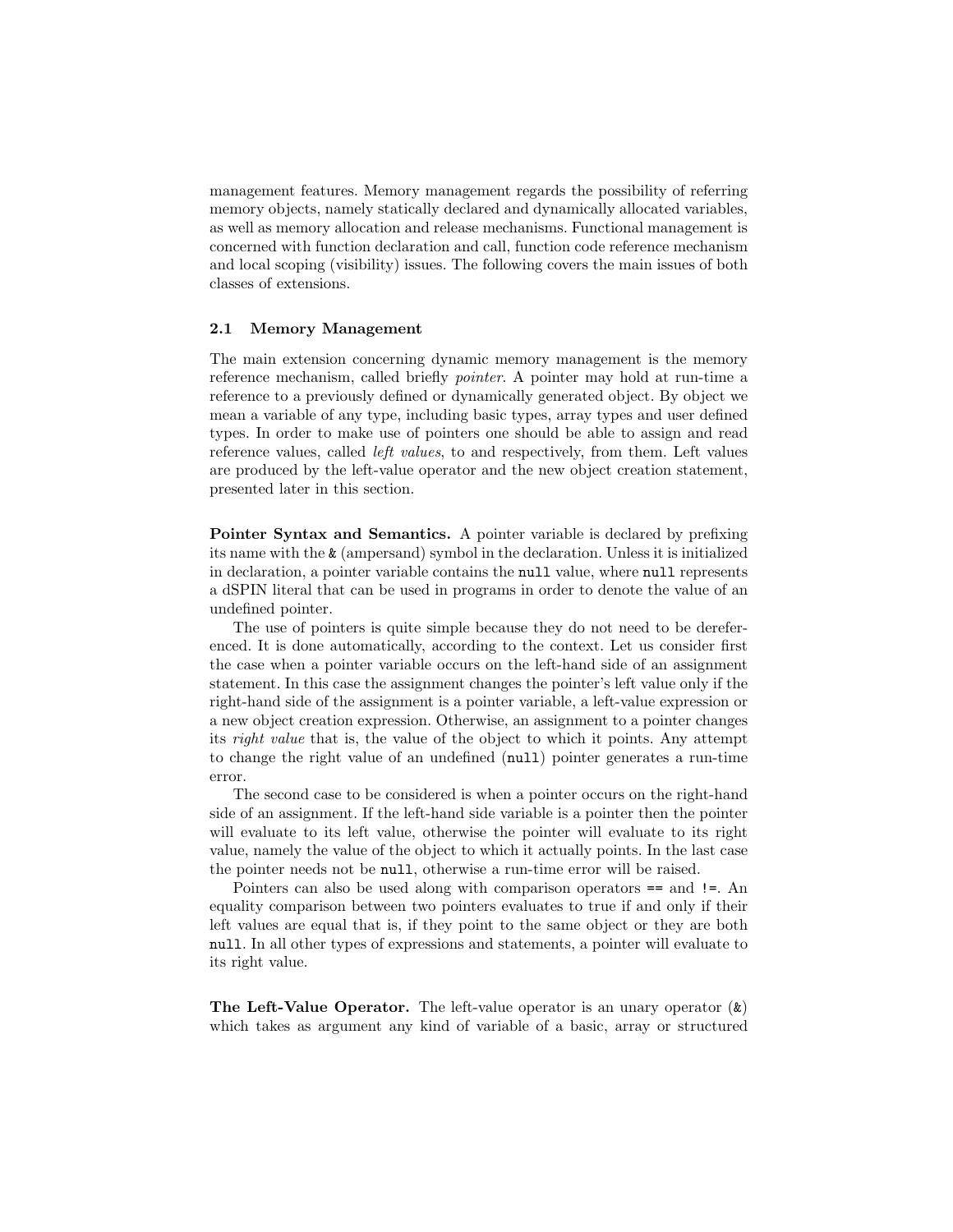type. It cannot be applied to a pointer variable. The left-value operator returns a reference to its argument. This reference can then be assigned to a pointer variable.

**The New and Delete Statements.** The new object creation statement, called briefly the new statement, allocates an amount of memory in order to hold a number of objects of any basic or structured type. The reference to the newly allocated area is assigned to a pointer variable. The formal syntax for the new statement is presented below:

```
\{ \text{pointer} > \text{ } ' = ' \text{ new } \langle \text{type} \rangle \; [ ' [ ' \; \langle \text{bound} \rangle \; ' ] ' ] \; ]
```
Here pointer stands for a pointer variable, type stands for any type name and bound is an integer specifying the size in number of objects to be allocated. The bound specifier is optional, the default size being of one object of the specified type.

The object deletion statement, briefly called the *delete* statement performs the reverse action i.e., it deallocates the memory space previously allocated by a new statement. The formal syntax of a delete statement is presented below:

delete '(' <pointer> ')'

where pointer stands for a pointer variable. Only heap variables can be used along with delete statements. Any attempt to delete a static variable raises a run-time error.

Another point to be stressed here concerns the executability of the new and delete statements. Both are always executable. The order in which objects can be deleted does not depend on the order they were created that is, a process will never block attempting to delete an object.

## **2.2 Functional Management**

The main concept regarding functional management features is the function, defined in dSPIN as it is in most programming languages: a function is a parameterized sequence of code whose execution may be invoked at a certain point in the program and which, upon termination, makes control return immediately after the invocation point. dSPIN functions are executed synchronously that is, the caller process execution thread does not span, rather it is continued by the function call. The statements contained within the function are executed with interleaving along with other processes. The way functions are defined in dSPIN allows for recursiveness in a natural manner.

Functions represent also "objects" supporting a reference mechanism. Indeed, a function can be referred by a special kind of pointer, which provides a mean to model polymorphic function calls used in most object-oriented languages.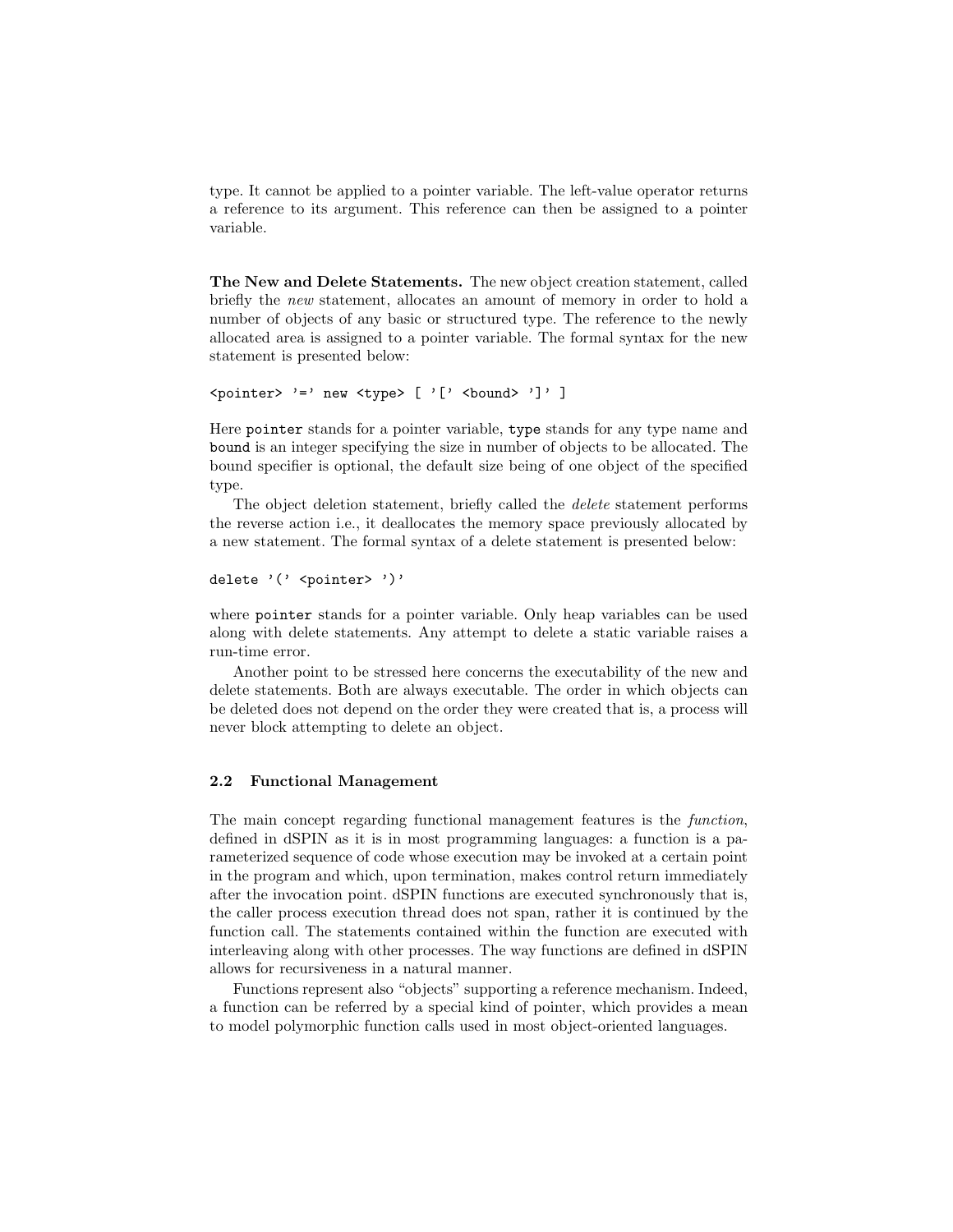**Function Definition and Call.** The syntax of function definition is similar to the standard PROMELA proctype definition. Formally it looks like:

```
function <name> '(' <list> ')' [':' <type> ]
'\{' (<declaration> | <statement> )* <statement>+ '}'
```
where name stands for the function name, list stands for the formal parameter list and type is any type name (including pointer types) , specifying the function return type. The return type is optional, which means that a function is not required to return a value i.e., it can be a procedure. A function definition also specifies the function body which consists of a number of declarations and statements. It is required for a function to contain at least one statement.

Upon declaration the name of a function can occur within a function call statement. In dSPIN statements of a function are executed with interleaving, reflecting the behavior of real concurrent programs.

There are three types of function invocation statement. The first one concerns only non-void functions i.e., functions for which the return type is specified in definition. Its formal syntax is shown below:

```
\langle \text{variable} \rangle '=' \langle \text{name} \rangle '(' \langle \text{list} \rangle ')'
```
Here variable stands for a declared variable identifier, name stands for a declared function name, and list for the function actual parameter list. This statement causes function name to be called, its return value being assigned to variable.

A function may return a value by means of the dSPIN return statement, formally specified as:

## return [ <expression> ]

where expression stands for any expression that can be atomically evaluated. The return statement causes control to leave the function body and return to the statement immediately below the invocation point. The return expression is only required when the return statement occurs within a non-void function definition.

For procedures i.e., functions for which the return type is not specified or the return value is not of interest at the invocation point, there is a more simple type of invocation:

#### <name> '(' <list> ')'

Here name stands for a procedure name and list for the actual parameter list. The above statement causes function name to be called with actual parameters from list, any possible return value being discarded.

The third and last type of function invocation statement was introduced in order to facilitate the writing of tail-recursive functions. It has the following formal syntax:

```
return <name> '(' <list> ')'
```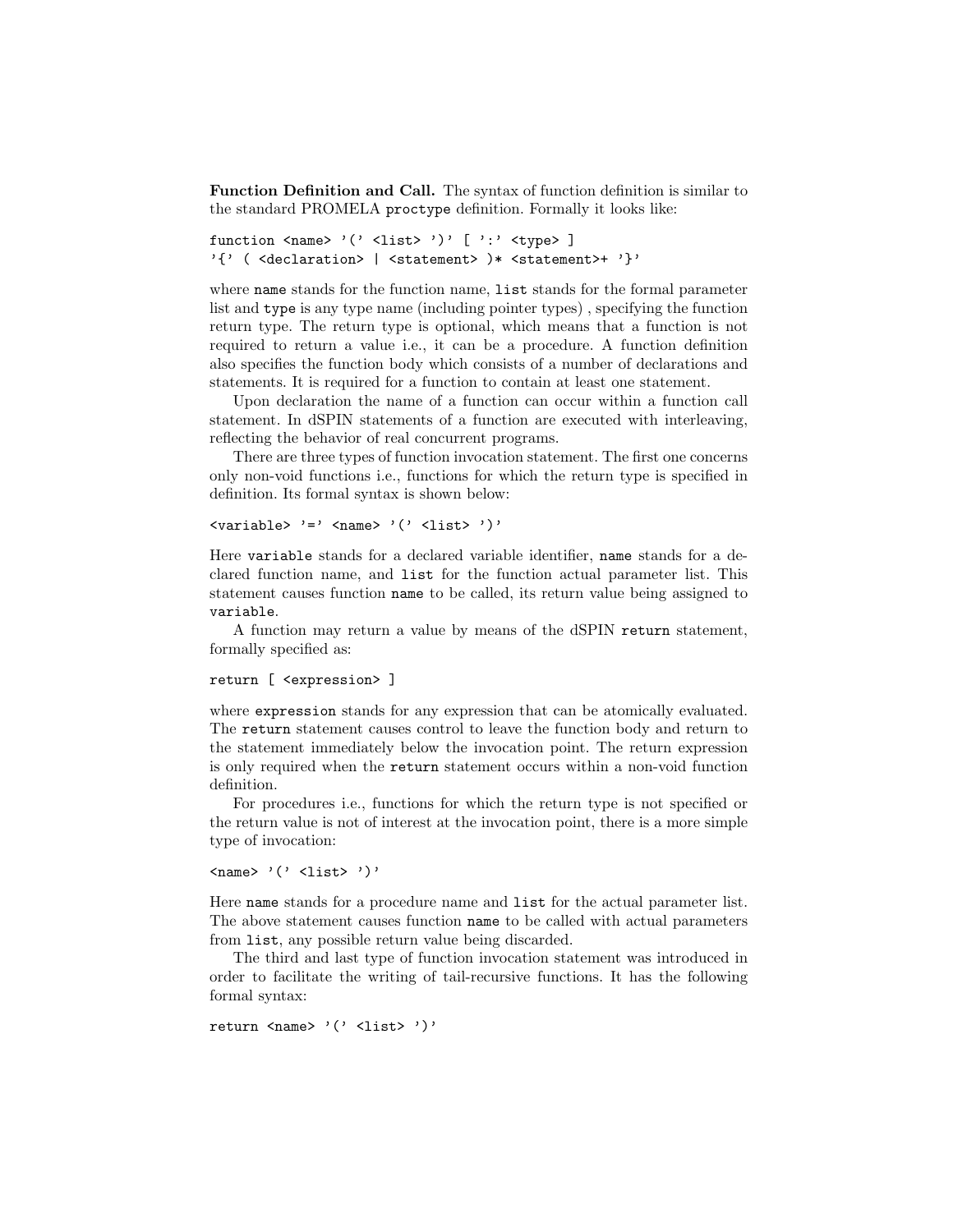where **name** stands for a non-void function name and **list** specifies the actual parameter list for the function invocation. This statement causes the function name to be called, its return value being passed back as the return value of the caller function.

A process attempting to execute a function call statement will always pass to the first statement of the function without blocking. Analogously, a return statement is always executable. However, the executability of a function call statement depends on the executability of the statements residing inside the function body, therefore it cannot be evaluated a priori. For this reason, function call statements cannot be used within deterministic regions of code (i.e., d\_step sequences).

**Function Pointers.** As previously mentioned, functions represent objects which can be referred using a special kind of variables called function pointers. A pointer to a function actually holds a reference to the beginning of the function code.

A function pointer is declared as a variable of a predefined type named ftype. Unless initialized in declaration, a function pointer is undefined i.e., its value is null. A function pointer can be assigned a reference to any declared function. Upon assignment, the function pointer can be used in any form of function invocation statement, instead of the function name.

**Local Scopes.** The notion of function introduces also the concept of local scope for variables. Variables can be declared inside a function, being visible only within the function scope. Moreover, a local scope can be declared inside a process, function or local scope by enclosing the program region into curly braces. Local scopes can be nested and the same variable name can be used in different scopes without conflicts. Variables defined within a local scope are automatically initialized when the control enters the scope.

# **3 Implementation Issues**

This section presents some issues regarding the implementation of the dynamic features discussed in Sect. 2 in dSPIN. As a first remark, let us note that almost all language extensions previously mentioned require dynamic memory space that is, the ability to dynamically increase or decrease the amount of memory used by the current program state. This appears obvious in the case of new and delete statements and moreover, function calls require the caller process to expand in order to hold the function actual parameters and local variables. A linear representation of the current state (i.e., state-vector representation) would not be convenient for our purposes, because every dynamic increase or decrease of the memory space could require the relocation of many components of the state (e.g., processes, queues, variables), affecting the overall performance of the model checker. Our solution was to adopt a different representation for the current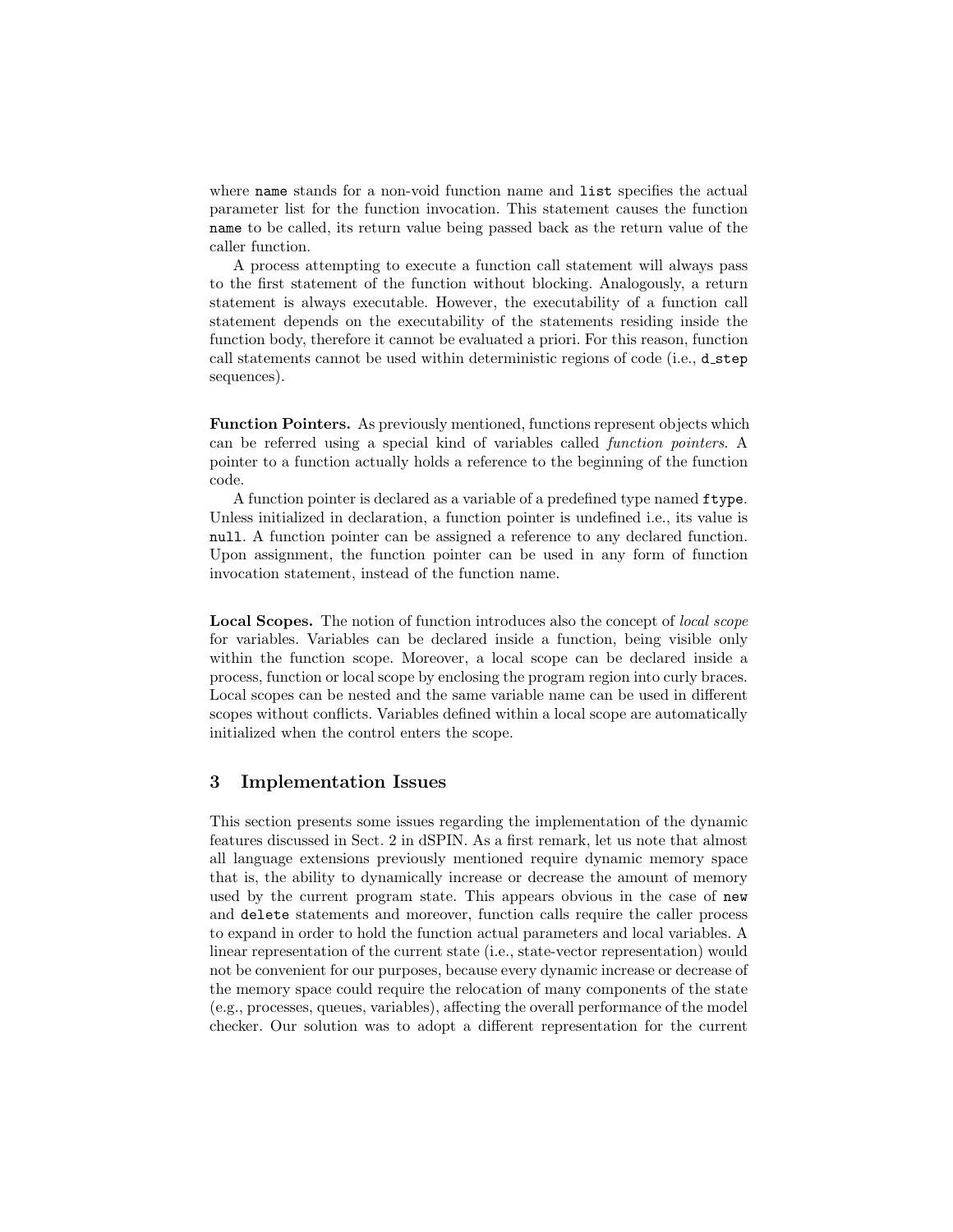

**Fig. 1.** The State Structure

state. This representation is non-linear, rather composed of a number of different vectors. In the following we will refer to the current state representation as the state structure. Fig. 1 depicts the general organization of the state structure.

All memory areas that may shrink or expand are organized into separate vectors of variable sizes. There is one vector for each currently active process, which we refer to as *process vector* and another global one called *heap area* used to hold global data and dynamically created objects. Global variables and queues reside at the beginning of the heap area, while local variables and queues are kept at the beginning of the process vector.

Static variables (i.e., variables explicitly declared in the program) are assigned an offset into the containing vector, global variables being represented by heap offsets, while local variables being defined by offsets into the process vector that contains them. This representation of variables somehow contrasts with the standard SPIN representation because SPIN directly converts PROMELA variables into C variables of the corresponding type. In dSPIN we use type information to compute the storage size of a variable and determine its offset.

An important point which needs to be stressed here regards the way in which the state structure representation affects state comparisons and storage performed by the model checker during verification runs. The standard version of SPIN takes great advantage from the linear state representation (i.e., statevector) in order to optimize the run-time performance of the model checker. Indeed, the comparisons between states are implemented as byte-vector comparisons. Moreover, state-space storing procedures (e.g., hash indexing store, minimized automaton store<sup>2</sup>) are byte-vector operations. For example, the computation of a hash index takes only one pass through the vector in order to accomplish its task. As previously discussed, the state structure representation keeps the state information organized into several vectors of various sizes. Making the state comparison and store routines iterate through all vectors that make up the state structure greatly decreases the run-time performance of the model

dSPIN considers only the storing techniques used up to and including SPIN version 3.2.0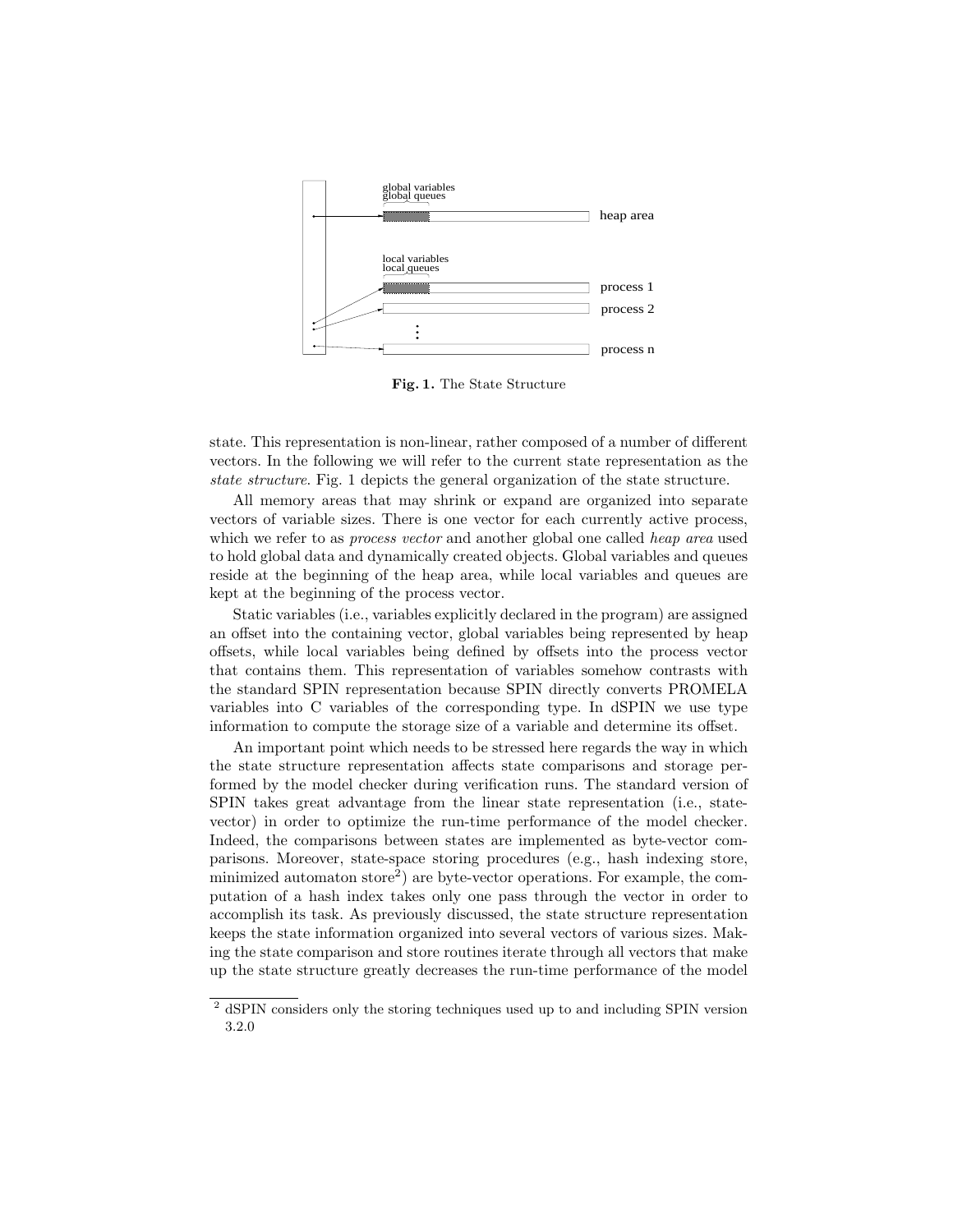

**Fig. 2.** The State Structure Linearization

checker. Also state compression can be difficult to implement when using a nonlinear structure.

The implementation solution used in dSPIN interfaces the state structure representation with linear comparison, compression and storing techniques by first performing a linearization of the state. The linear representation of the state is subsequently referred to as the state vector. It is obtained from the state structure by copying the relevant state information from the heap area and process vectors into the state vector. The state vector uniquely identifies the state that is, every state change into the state structure is reflected into the corresponding state vector. This is then used along with state comparison and storing routines instead of the original state structure representation. Fig. 2 shows the use of the state structure along with standard SPIN comparison, compression and storage routines.

#### **3.1 Implementation of New and Delete Operations**

As already mentioned, dynamically allocated objects are modeled into the heap area. A dynamic object is represented by an integer index into two tables that keep the information needed in order to locate the object. The first table holds the offset of the object into the heap area, while the second one holds the object size. In the following, we will refer to the first table as the offset table and to the second one as the size table. The representation of dynamic objects somehow resembles the representation of message channels within standard SPIN.

A new operation takes as parameters a type specifier and a number of elements of the specified type in order to compute the storage size of the object. The heap area is then increased by the size increment in order to contain the newly created object, the first free slot into the offset and size tables is found and the retrieval information is written into the tables. In order to avoid false partial matches of the state structure the type of a newly created object is encoded at the end of the object area. Finally, the new operator returns the table index of the object that is subsequently used to compute the actual reference to the object data.

A delete operation receives as parameter a reference to the object that is intended to be deleted. Such a reference specifies the index number of the object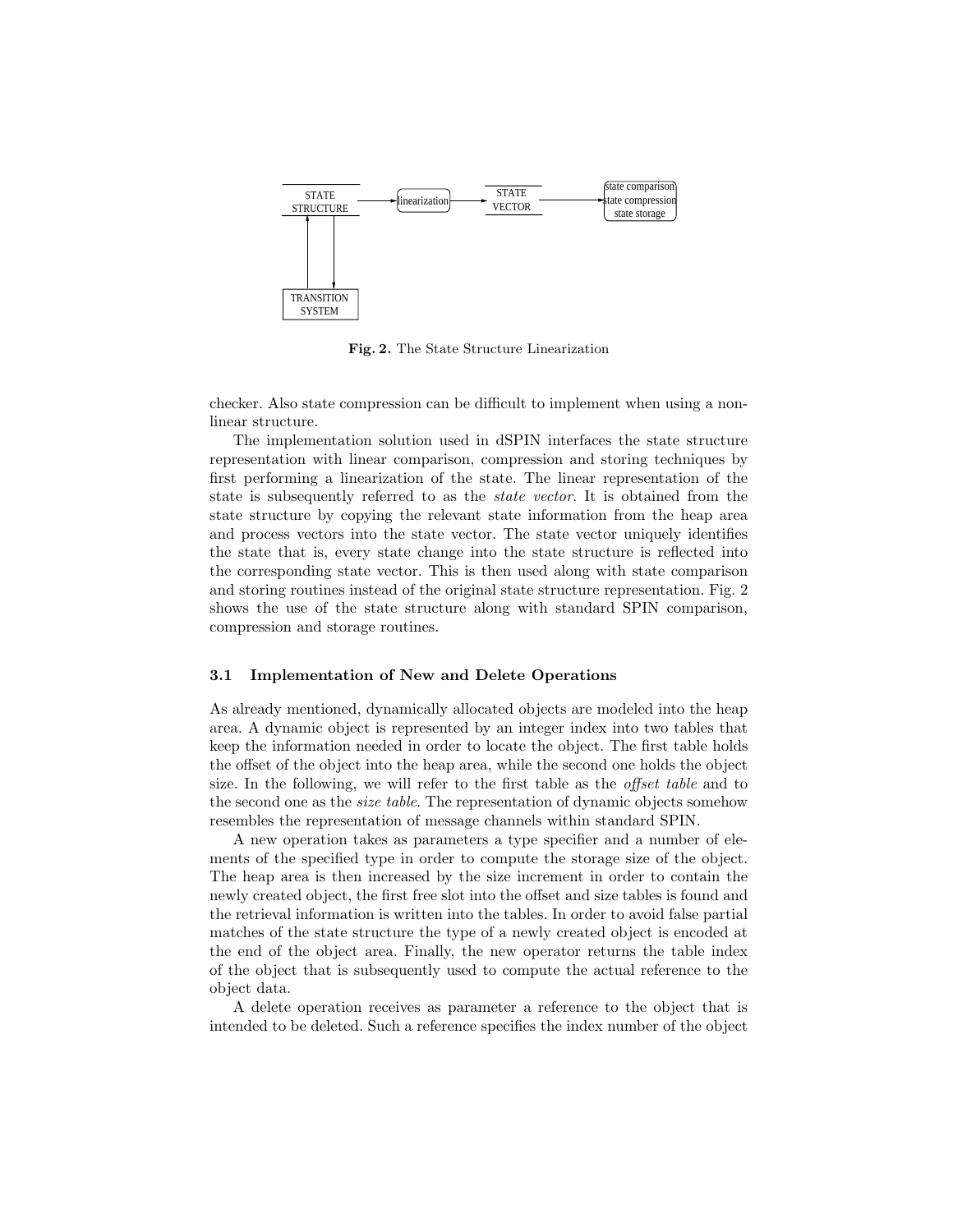that is, its index into the offset and size tables. The heap area is decreased by a decrement equal to the size of the object. Unless the deleted object was placed at the end of the heap area, a compaction of the heap area is needed in order to avoid memory losses caused by fragmentation. In practice, the compaction is a simple operation which involves only the relocation of the objects and message channels situated after the deleted object into the heap area by decreasing their offset values by the size of the deleted object. The run-time overhead of heap compaction is therefore limited.

#### **3.2 Implementation of Object References**

The object reference mechanism called pointer was presented in Sect. 2. Let us recall that a pointer can hold a reference to a statically declared local or global variable or to a heap variable. We distinguish among three kinds of object reference: the local variable reference, the global variable reference and the heap variable reference. The implementation of object references follows a symbolic approach that is, rather than storing the physical memory address into the pointer variable we have chosen to encode the information needed to locate the object into the pointer by using a symbolic format. This approach allows for an easy run-time check of dangling references. In the following, we model pointers as unsigned 32-bit integers<sup>3</sup>. The first two bits of the integer are used to encode the reference type, which may be one of the above mentioned.

A reference to a local variable uses the next 6 bits in order to encode the declaring process identifier. This allows for local variables from at most 2<sup>6</sup> processes to be referred. The last 24 bits will hold the local variable offset into the process vector, allowing for a maximum of  $2^{22}$  different 32-bit integer objects to be referred inside a process vector.

The global variable reference uses all remaining 30 bits for the representation of the variable offset within the heap area. This allows for a maximum of  $2^{28}$ different 32-bit integer objects to be referred inside the heap area.

The heap variable reference uses the remaining 30 bits in order to keep the object index number that uniquely identifies the heap object. This allows for a maximum of  $2^{30}$  different heap objects to be referred.

#### **3.3 Implementation of Functional Management Mechanisms**

It was mentioned in the presentation of the state structure that every active process in the system is represented by a separate vector of a variable size. This implementation choice was inspired by the real world run-time systems that use a separate stack for every process in order to hold the actual values of function parameters and local variables during a function call. Fig. 3 shows in more detail the organization of the process vector as implemented in dSPIN.

The process vector is composed of a static area situated at the beginning, which we will refer to as the *prefix*. It contains information regarding control

<sup>&</sup>lt;sup>3</sup> The implementation of pointers on different architectures requires minimal changes.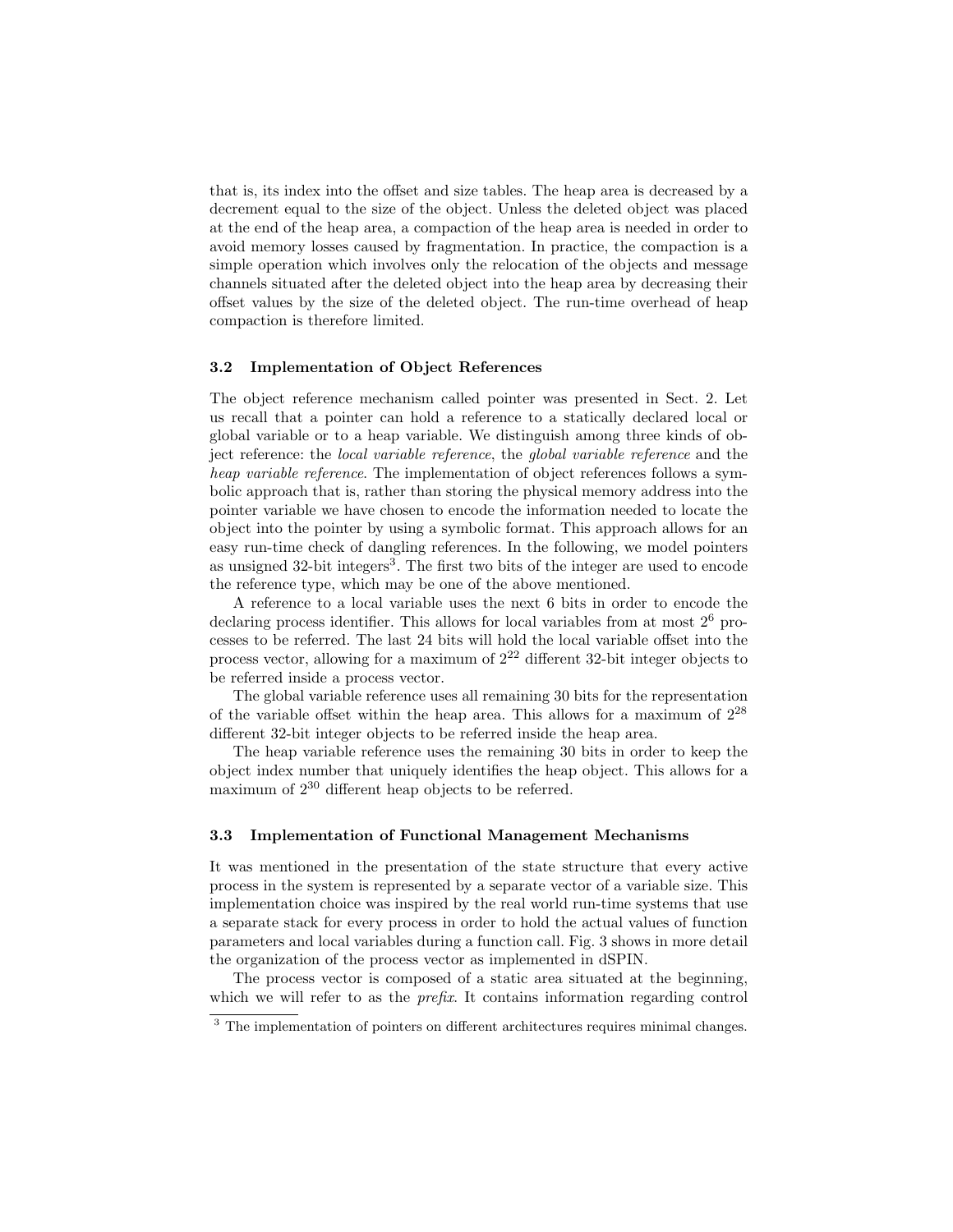

**Fig. 3.** The Process Vector

flow, such as process type and current state number. As in the standard version of SPIN, this information is needed in order to identify the current process transition from the transition table. Stack management is performed by means of two variables, called stack pointer and base pointer, residing also in the prefix area. The remainder of the process vector is referred to as the process stack. The top offset of the process stack is pointed to by the stack pointer. The area between the offset pointed to by the base pointer and the top offset is called the current stack frame. It contains information regarding the currently executing function, namely local variables and actual parameters, as well as function return information.

Sect. 2 briefly mentioned a couple of aspects regarding the semantics of function calls. The first one we recall here states that the instructions contained in a function are executed with interleaving along with other processes. As a consequence of this, a function is represented by means of a separate finite state machine having its own entry into the global transition table. A process that makes a function call temporarily suspends the execution of its finite state machine and starts executing the function FSM. After a return from the function, the execution of the caller process FSM is resumed. The second aspect regarding the execution of function calls is that the caller process execution thread is actually continued by the call. In order to give a more detailed explanation of this, let us consider the linear sequence of states explored by the depth-first search during verification. Let us consider also that the system is in state  $S_a$ just before performing a function call. After firing the function call transition a new state  $S_{a1}$  is generated. This state reflects only the changes committed on the caller process stack by the function call transition but it has no relevance from the verification point of view that is, it does not carry information that may be useful in order to check system properties. Therefore it makes no sense to store this state in the state space. The first relevant state after the function call is generated by firing the first transition from the function body. Let us call this state  $S_b$ . Fig. 4 shows the behavior of the model checker during a function call.

The transitions depicted using dotted lines represent the function call and return from function transitions. In the following, we denote this kind of transition a virtual transition. Even if it does not create a new state into the state space, a virtual transition must be recorded on the trail stack in order to allow the model checker to unwind it by performing a backward move.

A function call transition increases the process stack size by first pushing the return information onto the stack that is, the current process type identifier and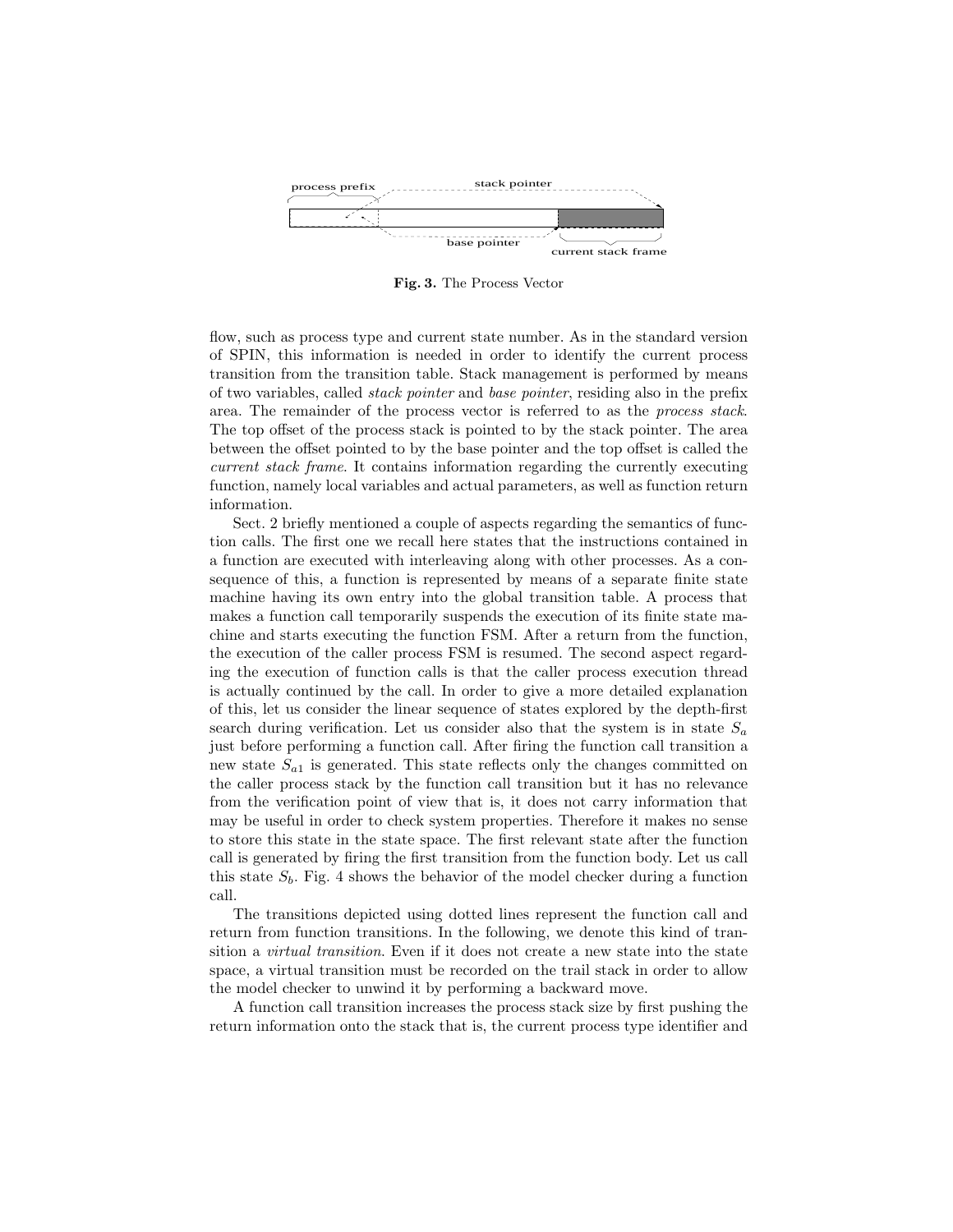

**Fig. 4.** The Function Call

state number. Following, the left value of the return variable is pushed onto the stack. This is a reference to the object meant to keep the function return value, if there is one. Finally, the current value of the base pointer is saved on the stack, the base pointer is set to the current value of the stack pointer, and the process prefix is actualized in order to reflect the control state change. This is done by storing into it the function type identifier and the identifier of the function FSM initial state in the process prefix area. At this point, the actual parameters are evaluated and their values pushed onto the stack. It is to be mentioned that each process local variable is uniquely identified by its offset relative to the beginning of the stack frame. When the base pointer is set to the stack pointer value a new stack frame is actually created, in order to hold the function parameters and local variables that are not visible from the caller process scope<sup>4</sup>.

A return from function transition performs the reverse actions. First the current stack frame is popped from the stack by simply setting the stack pointer to the current value of the base pointer. Then the control flow information is retrieved from the stack in order to resume the caller process type identifier and state number. Finally the original stack frame is restored by assigning the base pointer with the previously saved value. If the function returns a value this is assigned to the object referred by the left value that was also saved on the stack. Subsequently, the model checker attempts to fire the transition immediately following the function call, resuming in this way the execution of the caller process FSM.

The implementation of local scopes also makes use of the process stack mechanism. A local scope can be seen as a parameterless function call for which no return information is needed because the transitions residing inside the scope are part of the same finite state machine as the ones situated outside it.

Sect. 2 presents the function reference mechanism, called function pointer. The implementation of function pointers uses a 32-bit integer value in order to represent the information needed to uniquely identify a function object. The

The dSPIN language extension does not provide support for the dynamic binding of variables.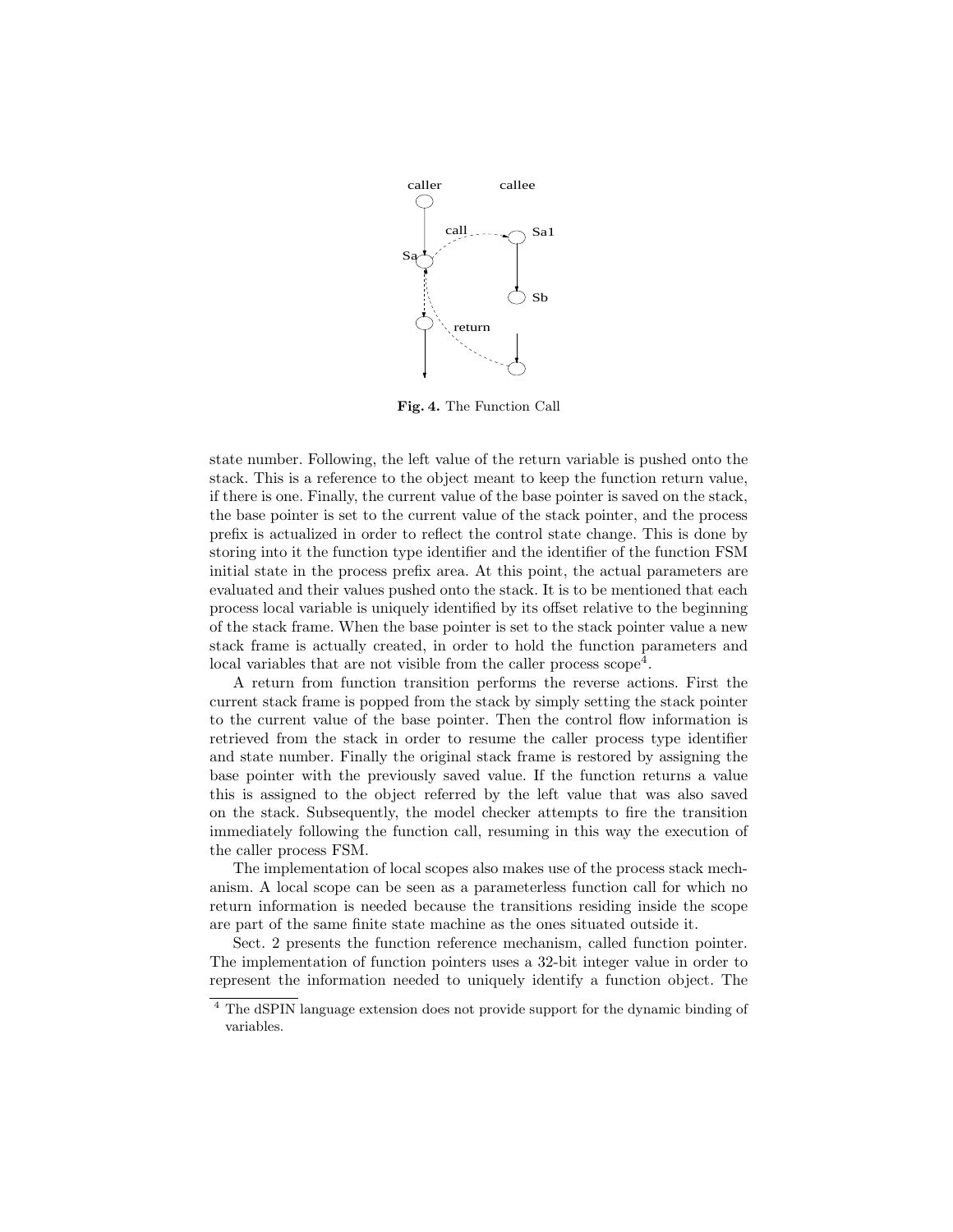first 16 bits are used to encode the function identifier that is, its entry into the global transition table. This allow for a maximum of  $2^{16}$  different functions to be referred. The last 16 bits are used to encode the state number of the function FSM initial state. The function pointer implementation uses a symbolic approach that allows for run-time consistency checks to be easily performed.

# **4 Backwards Compatibility**

The previous section presented the implementation of the dSPIN language features and discussed some issues related to the correctness of formal verifications taking into account these new aspects. In the following, we will discuss the way in which our implementation choices affect the standard SPIN complexity reduction techniques, considering state compressions and partial order reductions. Some explanations regarding the run-time overhead introduced by dSPIN are also given.

# **4.1 Compliance with State Compressions**

Sect. 3 presented the state representation used in dSPIN and its use along with the standard SPIN state comparison, compression and storage techniques. Let us recall that all these techniques are based on a linear representation of states in order to optimize the run-time performance of the model checker. In dSPIN a non-linear state representation is used along with the standard approach, which is made possible by linearization of the state structure. In the following, we consider the two main state compression techniques used in SPIN, namely bytemask compression and recursive indexing compression (i.e., COLLAPSE mode) [6]. These compression modes are the main ones in the sense that all other compression routines (e.g., minimized automaton) take as input the state vector already compressed by one of byte-masking or recursive indexing routines. An important optimization of dSPIN was obtained by combining linearization with one of the two above mentioned techniques. In this way, the state vector obtained by applying linearization to the state structure representation is already in the compressed form and can be used for further compressions, comparisons and hash storing. The time taken up by linearization in this case is almost equal to the time needed by the standard SPIN byte-mask or recursive indexing, yielding a very small overhead in comparison with the original version. It is to be noted that linearization combined with byte-mask compression can be implemented using block copy operations yielding a further speed increase. In exchange, some redundant information is copied into the state vector as it is the case of rendezvous queues which, unlike in the original byte-mask compression are copied along with their containing vectors.

# **4.2 Compliance with Partial Order Reductions**

The current version of SPIN uses a static partial order reduction of the interleavings between processes known as a persistent set technique [10]. The imple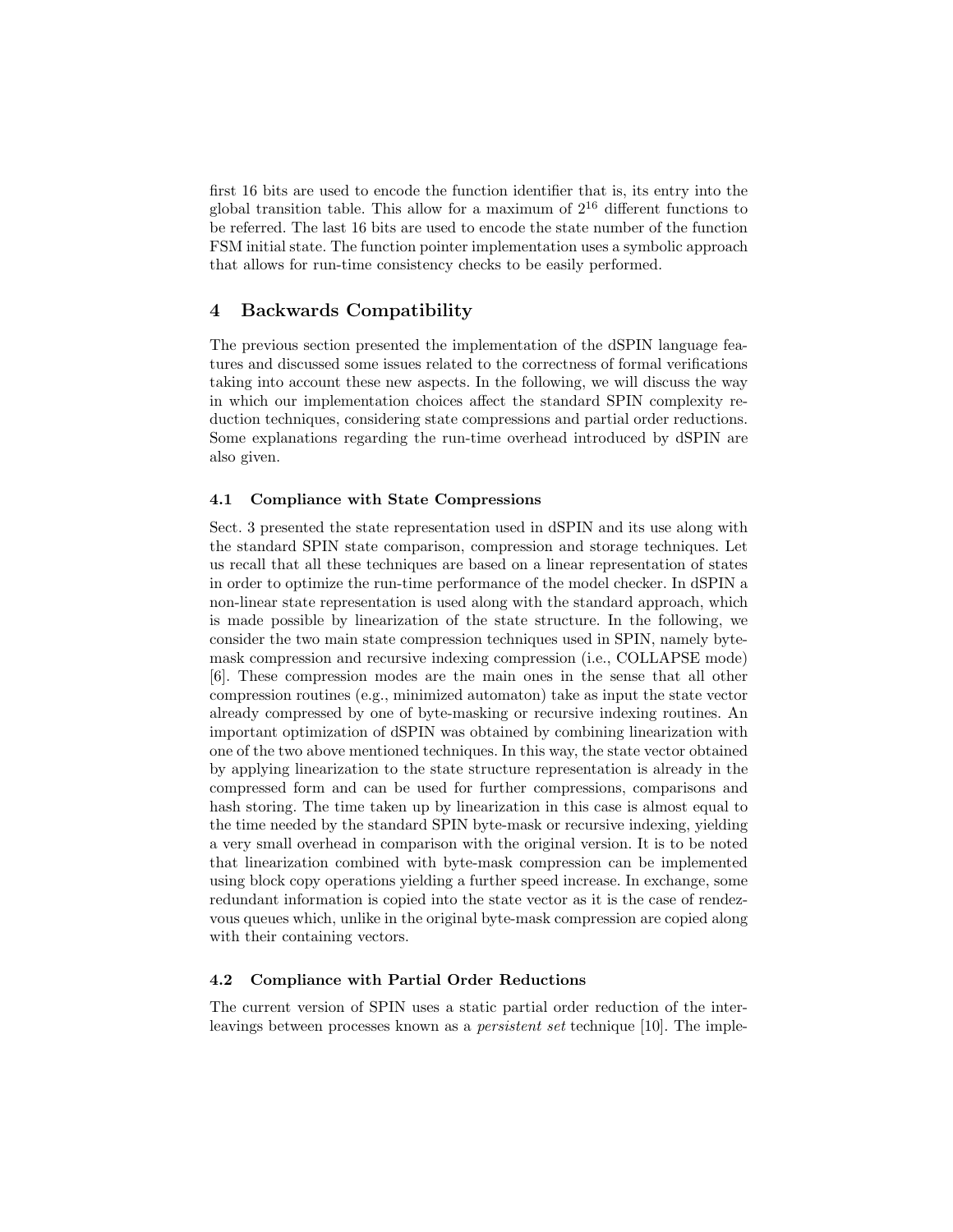mentation of partial order reduction in SPIN is based on a static analysis of the processes in order to identify transitions that are safe. One case in which a transition is considered to be unconditionally safe regards any access to exclusively local variables, as discussed in [7]. While in the standard PROMELA language it is quite straightforward to find out if some identifier represents a local variable, in dSPIN this is not so. Indeed, an access to a local variable referred by a global pointer variable cannot be considered an unconditionally safe transition. Moreover, by-reference parameter passing in function calls introduces similar problems. As previously mentioned, a static analysis of the source code cannot determine exactly the dynamic information, still a conservative approximation of it can be obtained using data flow analysis techniques. Our solution, implemented in dSPIN uses an iterative algorithm in order to solve what is known as an aliasing problem [1]. The algorithm computes, for every non-pointer variable accessed at a certain point in the program, an alias list that is the list of all pointers that may refer it. The alias relation is symmetric, therefore every pointer variable at a certain point in the program also has an associated list of objects that it may point to. The safety condition is restricted. We consider a transition to be unconditionally safe if none of the accessed variables is global or has a global alias. More precisely, an access to a local variable that is aliased by a global pointer, as well as an access to a pointer that refers a global object are considered unsafe. By making this assumption we can only err on the conservative side, choosing not to apply partial order reduction in some cases where it still can be safely applied, but never applying it for unsafe transitions.

A concurrent program represented in dSPIN consists of a set of processes and functions. Every such entity is described by a reduced flow graph that is, a graph whose nodes represent sequences of statements and whose edges represent possible control flow paths. A node of such a flow graph is also known as a basic block. It is a sequence of consecutive statements in which flow of control enters at the beginning and leaves at the end without possibility of branching except at the end. Every basic block has an associated equation relating the alias relationships among all variables at the beginning of the basic block with the alias relationship at its end. The set of all such equations is known as the dataflow equation system. Solving the data flow equation system means finding the smallest conservative estimation of every basic block input and output relations. It is done by an iterative algorithm that is a slightly modified version of the ones described in [1]. The iteration is repeated for every process and function flow graph, one at the time, until a stable solution is found that is, no more changes occur to any input or output relation. In order to estimate the overall complexity of the algorithm let us consider for every process an extended flow graph obtained by adding to the original process flow graph the flow graphs of all functions that may be called during its execution. As pointed out in [1], the number of iterations through a depth-first ordered flow graph is bounded by the depth of the flow graph which is at most  $log N$ , where N represents the number of basic blocks in the extended flow graph. As a consequence, the complexity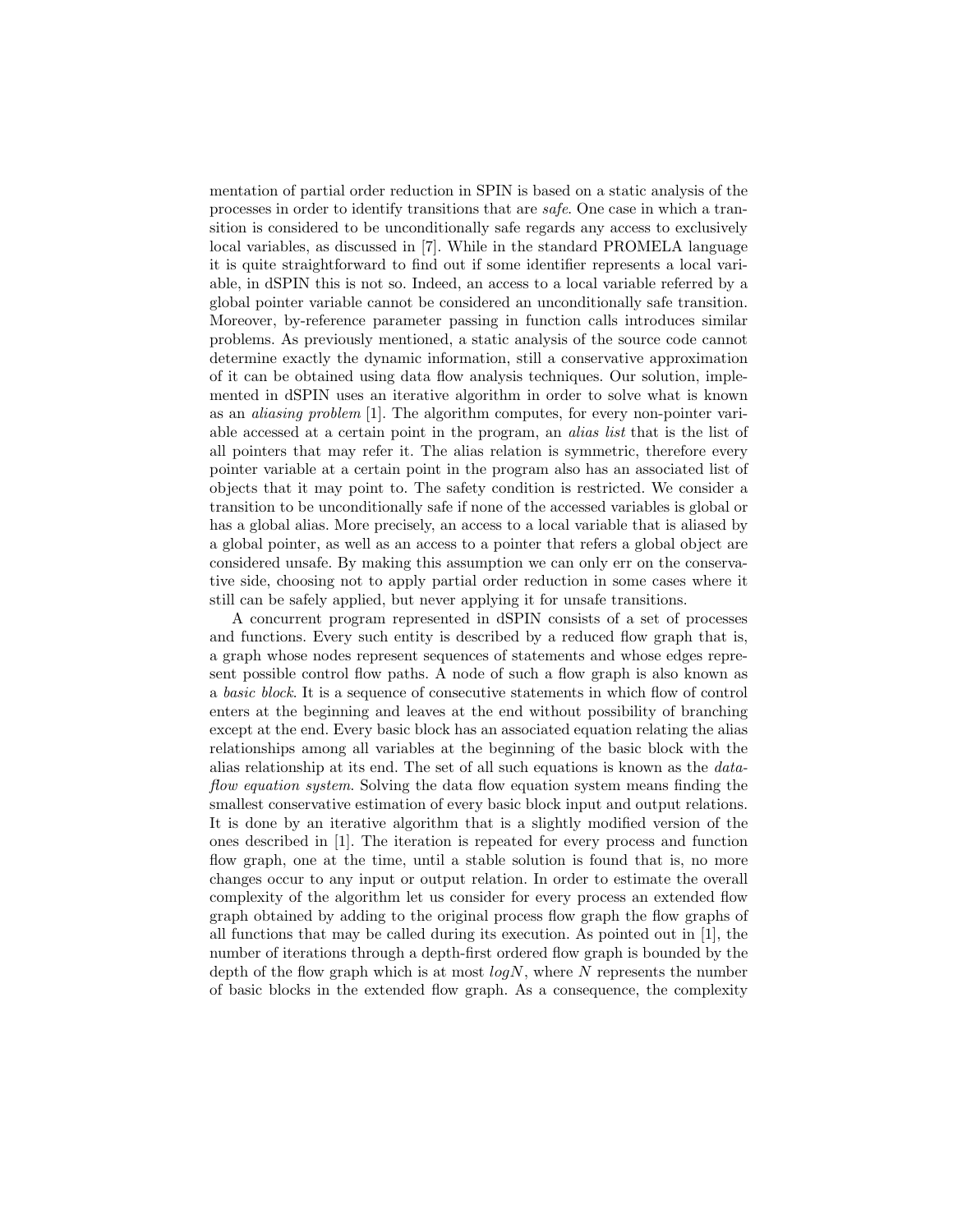of the entire data flow computation is  $O(N \log N)$  where N represents here the maximum number of basic blocks over all process extended flow graphs.

# **5 Experimental Work**

We have applied dSPIN to perform verification of a number of standard SPIN specifications in order to make a performance comparison between the tools. The experience we had analyzing standard examples is reported in the first part of this section. The remainder reports a number of tests carried out with a dSPIN specification of a concurrent B-tree structure in order to give a glimpse of the tool's capability of verifying programs that make use of dynamic information. <sup>5</sup>

Table 1 shows a comparison of the results obtained by verifying a number of specifications with dSPIN and standard SPIN. All examples are taken from the standard SPIN distribution and are denoted by the corresponding file name.

| File                    | <b>States</b> | Transitions | Memory  | Time     |  |  |  |  |
|-------------------------|---------------|-------------|---------|----------|--|--|--|--|
|                         |               |             | (Mb)    | $(\sec)$ |  |  |  |  |
| i. Using dSPIN          |               |             |         |          |  |  |  |  |
| leader                  | 108           | 108         | 1.373   | 0.1      |  |  |  |  |
| leader2                 | 28898         | 42274       | 7.065   | 1.1      |  |  |  |  |
| sort                    | 6965          | 6965        | 10.193  | 0.8      |  |  |  |  |
| pftp                    | 678785        | 917632      | 187.184 | 35.9     |  |  |  |  |
| erathostenes            | 444602        | 628697      | 180.121 | 24.3     |  |  |  |  |
| ii. Using standard SPIN |               |             |         |          |  |  |  |  |
| leader                  | 108           | 108         | 1.493   | 0.1      |  |  |  |  |
| leader2                 | 28898         | 42274       | 6.613   | 1.9      |  |  |  |  |
| sort                    | 6965          | 6965        | 9.276   | 1.9      |  |  |  |  |
| pftp                    | 678785        | 917632      | 191.957 | 59.3     |  |  |  |  |
| erathostenes            | 444602        | 628697      | 109.628 | 38.8     |  |  |  |  |

**Table 1.** Standard Examples

While the number of states and transitions are exactly the same in both cases, we notice that dSPIN sometimes tends to use a slightly larger amount of memory in exchange of a small verification speedup. The cause of this overhead resides in our current implementation of byte-masking compression that uses block copy operations in order to increase speed but at the same time copies from the state structure some redundant information, as discussed in Sect. 4. However, the memory overhead is limited and in most cases it does not increase with the global number of states.

 $\overline{5}$  All analysis time reports are obtained from the Unix time command on a 256 Mb RAM UltraSparc 30 at 300MHz workstation. Small times (under 0.5 seconds) tend to be inaccurate because of the system overhead.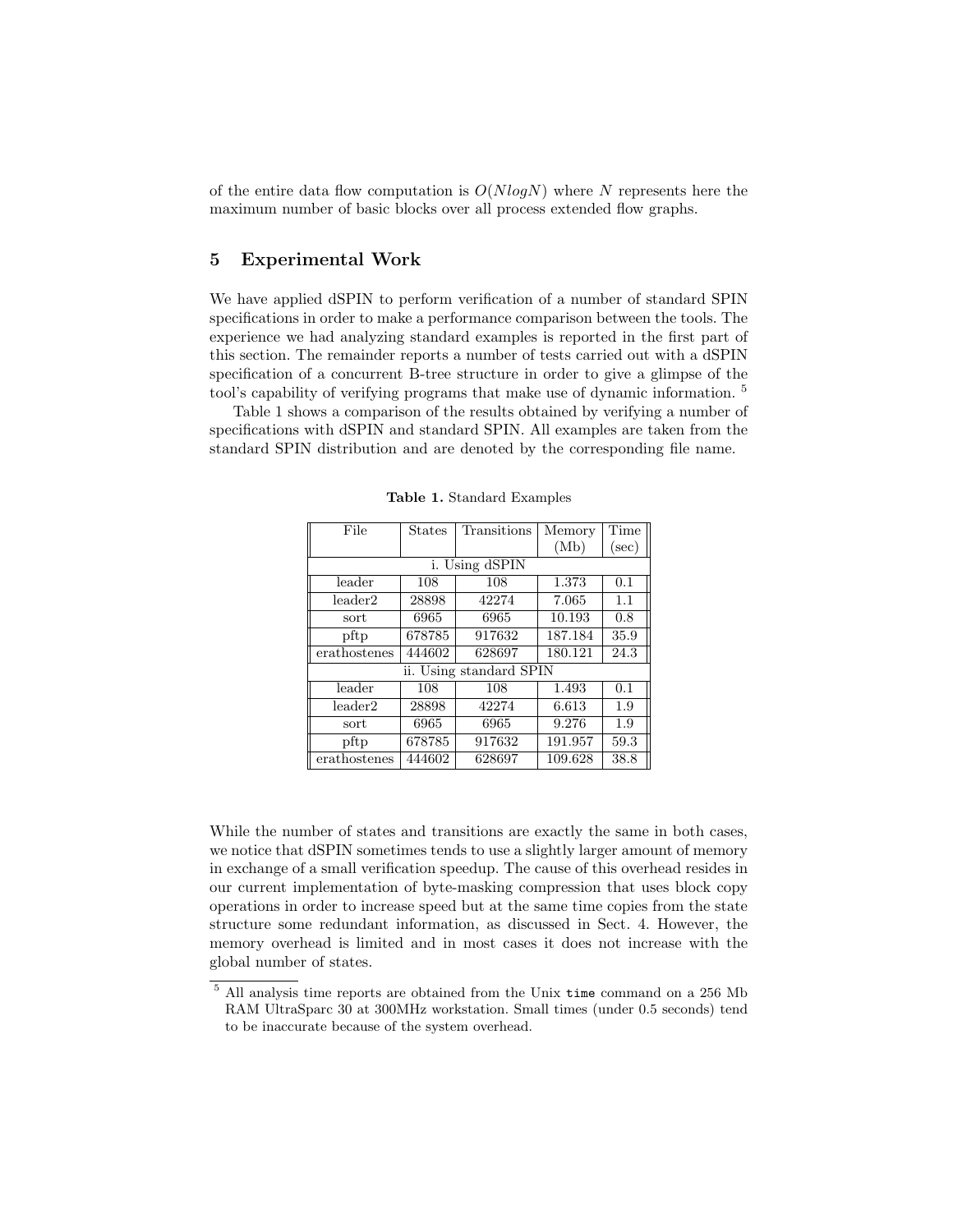The experiments regarding the modeling of dynamic aspects have been carried out using a B-tree structure [8] accessed concurrently by updater processes that insert values into it. The system model was specified using pointer variables as well as dynamic object creation and deletion operations. The mutual exclusion protocol follows the approach described in [2]. Each node has an associated lock channel used to ensure exclusive access to its data. When performing insertion into a node, an updater process holds only the locks to its ancestors considered to be *unsafe* (i.e., the safety property is verified for all nodes that do not split due to an insertion). When a certain depth of the tree is reached, the updater processes stop their execution, in order to avoid an unbounded growth of the data structure. The B-tree example considered here is highly scalable, the scaling parameters being the B-tree order, referred to as  $K$ , the B-tree maximum depth, referred to as D and the number of updater processes, referred to as P.

Table 2 shows the results obtained by performing analysis of the model for some different configurations of the scaling parameters. The last column of the table specifies the compression modes activated by the corresponding compilation options. Complexity increases exponentially with the maximum depth of

| $\n  K, D, N\n$ | <b>States</b>   | Transitions     | Memory | Time      | Options         |
|-----------------|-----------------|-----------------|--------|-----------|-----------------|
|                 |                 |                 | (Mb)   | (min:sec) |                 |
| 2, 2, 2         | 9215            | 18354           | 3.022  | 0:02.0    | <b>COLLAPSE</b> |
| 2, 2, 3         | 300577          | 895141          | 9.886  | 1:44.2    | <b>COLLAPSE</b> |
| 2, 2, 4         | $2.87937e+06$   | $1.12389e+07$   | 66.417 | 23:27.6   | <b>COLLAPSE</b> |
| 2, 3, 2         | 719925          | $1.50269e + 06$ | 40.330 | 3:03.5    | <b>COLLAPSE</b> |
| 2, 3, 3         | $1.152e+06$     | $3.40875e+06$   | 3.150  | 5:54.9    | <b>BITSTATE</b> |
| 4, 2, 2         | 13019           | 25490           | 3.283  | 0:2.8     | <b>COLLAPSE</b> |
| 4, 2, 3         | 691256          | $2.0539e + 06$  | 19.060 | 4:03.2    | <b>COLLAPSE</b> |
| 4, 2, 4         | $1.54303e+06$   | $5.50518e + 06$ | 2.824  | 8:31.9    | <b>BITSTATE</b> |
| 4, 3, 2         | 651896          | $1.30644e+06$   | 4.009  | 2:27.3    | <b>BITSTATE</b> |
| 4, 3, 3         | $1.26746e + 06$ | $3.72083e+06$   | 4.018  | 6:45.1    | <b>BITSTATE</b> |

**Table 2.** The B-Tree Example

the B-tree and the number of processes too. The most trivial cases were verified using the recursive indexing (i.e., COLLAPSE) compression mode, while the others were analyzed approximatively using the supertrace technique (i.e., BITSTATE).

## **6 Conclusions**

An extension of the model checker SPIN, providing support for modeling and verification of programs that use dynamic mechanisms was presented. Here the term "dynamic" has roughly the same meaning it has in the context of compiler development, identifying the information that occurs exclusively at run-time. In